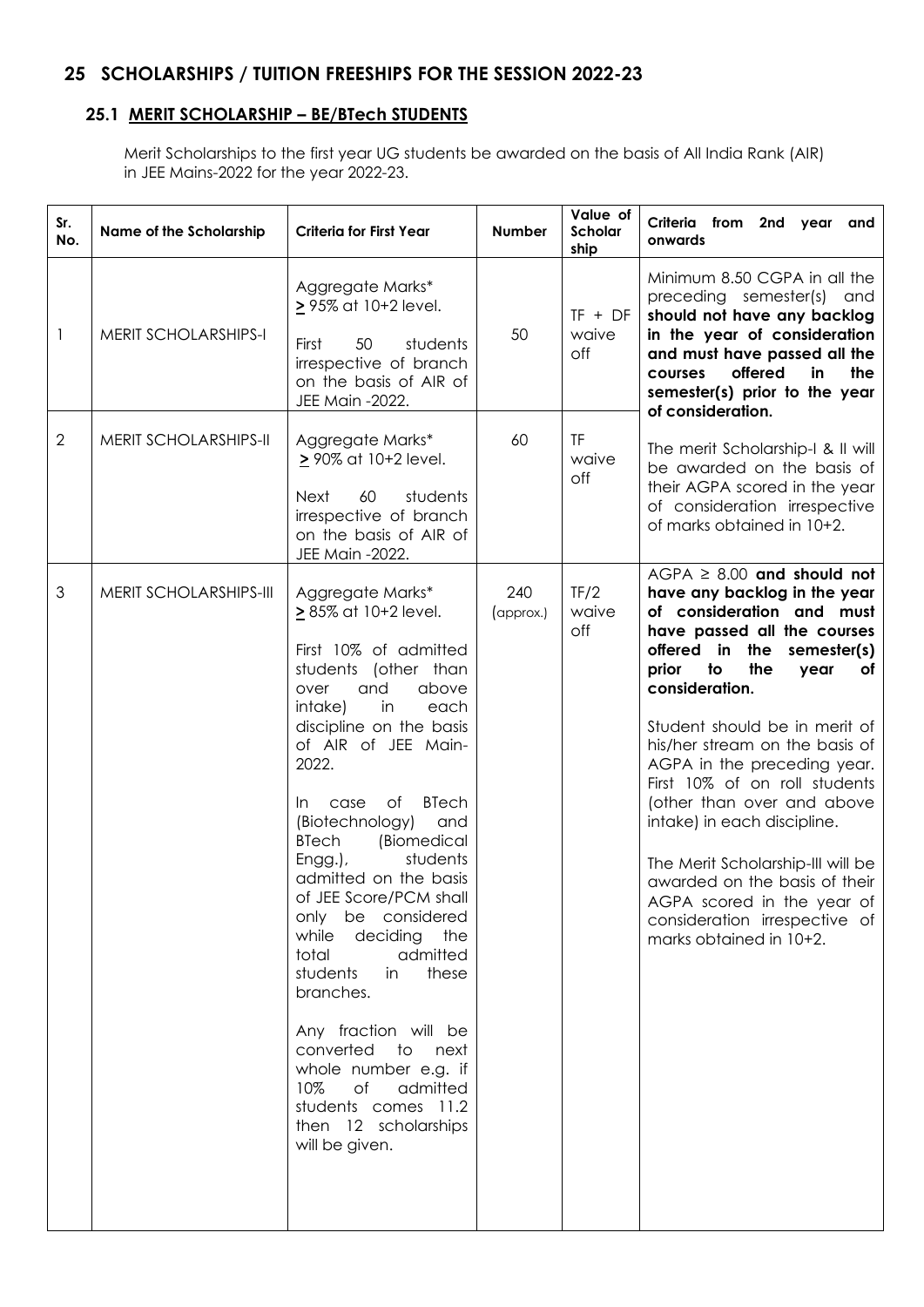| 4 | <b>MERIT</b><br>SCHOLARSHIP IV (A)                                                                      | Aggregate<br>Marks*<br>> 95% at 10+2 level.<br>Top<br>student<br>irrespective of branch<br>(Biotechnology<br>or<br>Biomedical Engg.) on<br>the basis of Institute<br>rank assigned by TIET<br>on the basis of PCB<br>marks at 10+2.                                                                                                                         | 01              | $TF + DF$<br>waive<br>off | Same<br>as that of<br><b>MERIT</b>                                                                                                                                                                                         |
|---|---------------------------------------------------------------------------------------------------------|-------------------------------------------------------------------------------------------------------------------------------------------------------------------------------------------------------------------------------------------------------------------------------------------------------------------------------------------------------------|-----------------|---------------------------|----------------------------------------------------------------------------------------------------------------------------------------------------------------------------------------------------------------------------|
| 5 | <b>MERIT</b><br>SCHOLARSHIP IV (B)                                                                      | Marks*<br>Aggregate<br>2 90% at 10+2 level.<br>01<br>student<br><b>Next</b><br>irrespective of branch<br>(Biotechnology<br><b>or</b><br>Biomedical Engg.) on<br>the basis of Institute<br>rank assigned by TIET<br>on the basis of PCB<br>marks at 10+2.                                                                                                    | 01              | TF<br>waive<br>off        | SCHOLARSHIP-I and II                                                                                                                                                                                                       |
| 6 | MERIT SCHOLARSHIPS-<br>IV(C)                                                                            | First 10 % of admitted<br>students (other than<br>and<br>over<br>above<br>intake)<br><b>BTech</b><br>in<br>(Biotechnology)<br>and<br><b>BTech</b><br>(Biomedical<br>Engg) on the basis of<br>Institute rank assigned<br>by TIET on the basis of<br>PCB marks at 10+2.<br>The students must also<br>have<br>aggregate<br>marks* $\geq$ 85% at 10+2<br>level. | 03<br>(approx.) | TF/2                      | Same as MERIT SCHOLARSHIP<br>$\  \ $                                                                                                                                                                                       |
|   |                                                                                                         | the<br>students<br>Only<br>admitted on the basis<br>of PCB shall be the<br>taken into account for<br>deciding the number<br>of<br>available<br>scholarships.<br>Any fraction will be                                                                                                                                                                        |                 |                           |                                                                                                                                                                                                                            |
|   |                                                                                                         | converted to next<br>whole number e.g. if<br>10%<br>of<br>admitted<br>students comes 11.2<br>then 12 scholarships<br>will be given.                                                                                                                                                                                                                         |                 |                           |                                                                                                                                                                                                                            |
| 7 | MERIT SCHOLARSHIPS-V<br>(For Lateral entry<br>students admitted in<br>2 <sup>nd</sup> year of BE/BTech) | This scholarship shall<br>be awarded on the<br>of<br><b>CGPA</b><br>basis<br>obtained in the 3rd<br>semester<br>i.e. CGPA<br>obtained in the first<br>of<br>semester<br>the<br>second year.                                                                                                                                                                 | 12<br>(approx.) | TF/2                      | In 3rd year & 4th year, Lateral<br>entry students will only be<br>eligible<br>for<br>Merit<br>scholarships(I, II, & III)<br>as<br>applicable for<br>BE/BTech<br>students defined at S.No. 1,2<br>and 3 above in the table. |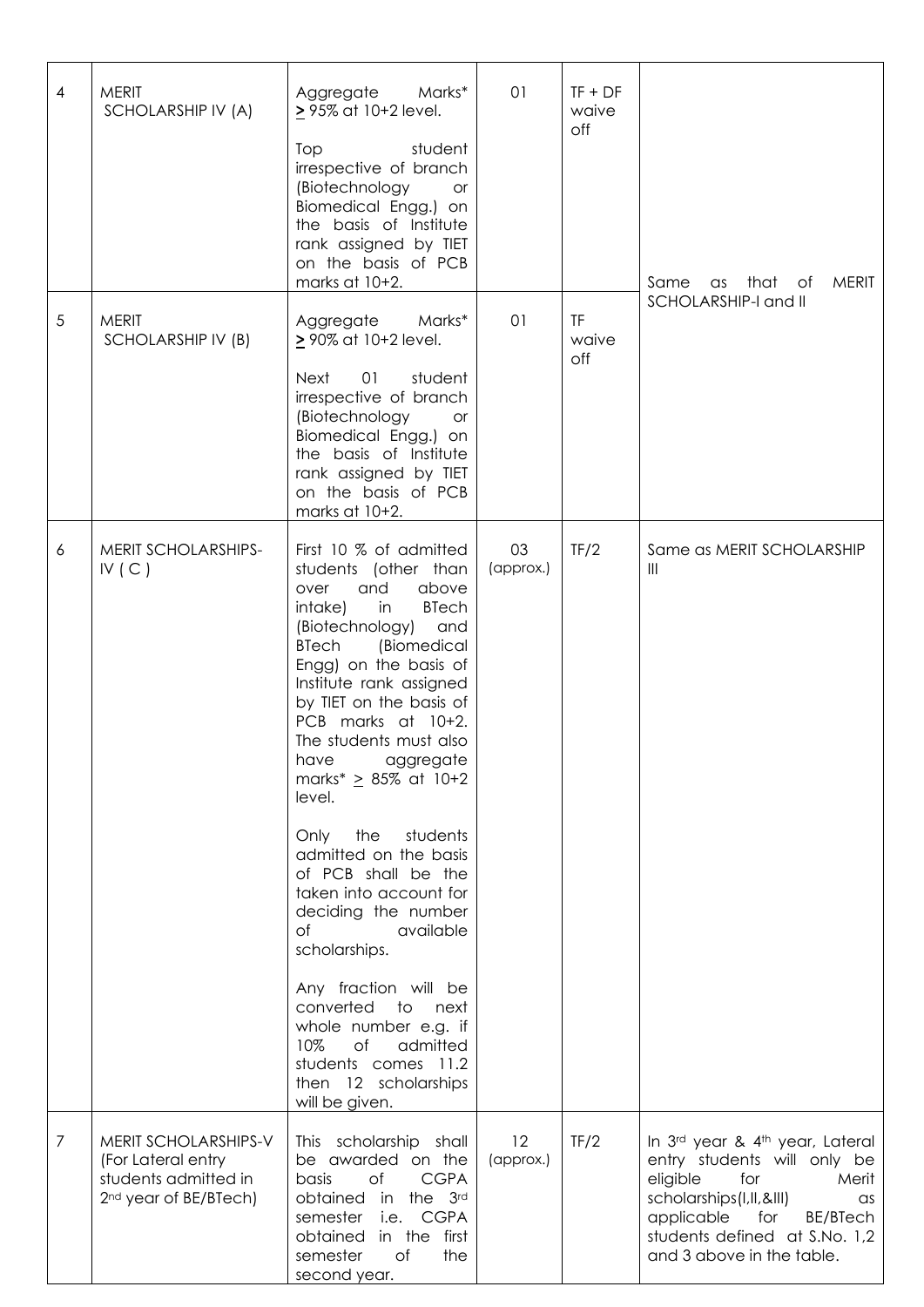| Conditions:<br>One<br>$\left  \cdot \right $<br>scholarship<br>shall<br>be<br>in<br>awarded<br>each<br>discipline. |
|--------------------------------------------------------------------------------------------------------------------|
| Minimum<br>5<br>2)<br>students must<br>be admitted in<br>the discipline.                                           |
| Minimum<br>3)<br>CGPA of 8.00<br>and<br>no<br>backlog.                                                             |

#### *\****NOTE: -**

#### **MERIT SCHOLARSHIPS – I, II and III**

\*For calculating the aggregate marks for Scholarship, four subjects Physics, Chemistry, Mathematics and English (mandatory subject) shall only be considered. Chemistry may be replaced by Biology, Biotechnology or any other Technical Vocational subject, which was considered at the time of admissions. For calculating the aggregate marks for scholarship in Bio-medical and Biotechnology four subjects Physics, Chemistry, Biology/ Mathematics and English (mandatory subject) shall only be considered.

# **25.2** *MERIT-CUM- MEANS SCHOLARSHIPS FOR UG STUDENTS* **:**

| Sr.<br>No.     | Name of the Scholarship                           | Criteria for award of<br>scholarship for First Year                                                                                                                                                                                                                                                                                                                                 | Total<br>Number of<br>Scholarships | Value of<br><b>Scholars</b><br>hip | Criteria from 2nd year and<br>onwards                                                                                                                           |
|----------------|---------------------------------------------------|-------------------------------------------------------------------------------------------------------------------------------------------------------------------------------------------------------------------------------------------------------------------------------------------------------------------------------------------------------------------------------------|------------------------------------|------------------------------------|-----------------------------------------------------------------------------------------------------------------------------------------------------------------|
|                | MERIT-CUM-MEANS<br>SCHOLARSHIPS_<br><b>NORMAL</b> | Gross family<br>income<br>$\leq$ 10.00 lac.<br>Given on the basis of<br>ascending<br>order<br>Οf<br>income.<br>(In case of a tie in<br>family<br>income,<br>Girl<br>students coming<br>from<br>families having no male<br>will be<br>child<br>given<br>preference)<br><b>Note:</b> Scholarship cases<br>shall be finalized by<br>Committee<br>consisting<br>of Deans and Registrar. | 20                                 | $TF + DF$<br>waive<br>off          | Gross family<br>income $≤ ₹10.00$<br>lac.<br>$CGPA \ge 7.00$<br>Income criteria to<br>be followed, No<br>backlog at the time<br>of applying for<br>scholarship. |
| $\overline{2}$ | MERIT-CUM-MEANS<br>SCHOLARSHIPS_<br>SPECIAL       | Gross family income $\leq$<br>10.00 lac<br>Deserving cases not<br>covered in "Merit-Cum-<br>Means Scholarships _<br>normal"                                                                                                                                                                                                                                                         | 5<br>(maximum)                     | $TF + DF$<br>waive<br>off          | Deserving cases of UG<br>students not covered in<br>"Merit-Cum-Means<br>Scholarships _ normal" will<br>be considered.                                           |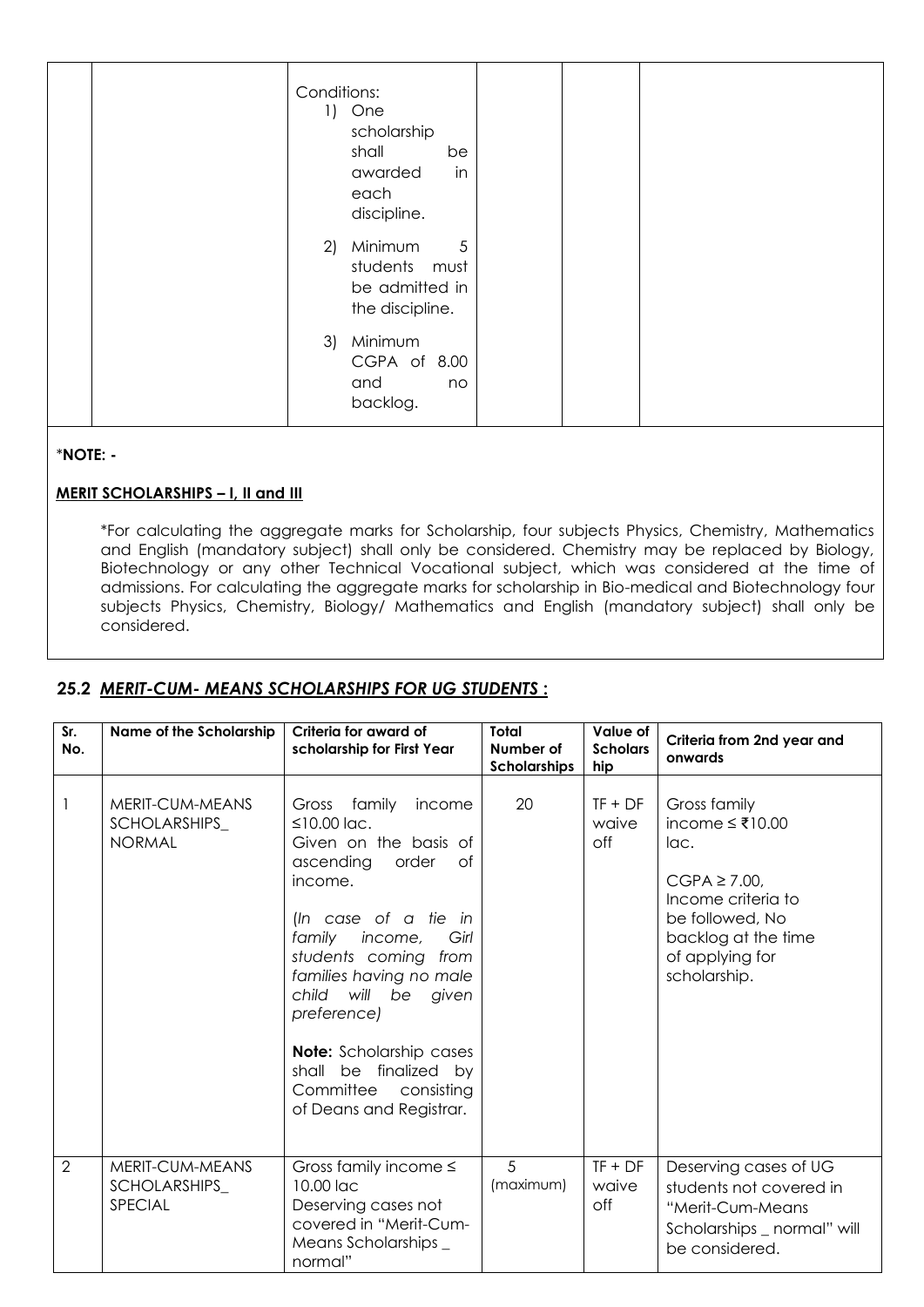| (In case of a tie in<br>family income, Girl<br>students coming from<br>families having no male<br>child will be<br>given<br>preference) |  | Gross family income<br>$\leq$ ₹10.00 lac. CGPA ≥ 7.00,<br>No backlog at the time of<br>applying for scholarship. |
|-----------------------------------------------------------------------------------------------------------------------------------------|--|------------------------------------------------------------------------------------------------------------------|
| <b>Note:</b> Scholarship cases<br>will be finalized by<br>Committee consisting<br>of Deans and Registrar.                               |  |                                                                                                                  |

# **SCHOLARSHIPS- POST GRADUATE STUDENTS :**

## **25.3** *SCHOLARSHIP – ME/MTech STUDENTS*

The candidates admitted in M.E./M.Tech. will be eligible for the scholarship as per the following:

#### I. **Scholarship from AICTE**: -

Candidates with valid GATE score, will be considered to receive scholarships only if approved and amount released by AICTE or any other funding agency (applicable only for intake approved by AICTE).

#### II. **Scholarship from TIET**: -

Candidates with valid GATE score and who are getting scholarship from AICTE or from any other funding agency as mentioned at S.No. (I) above, shall also be eligible for **additional scholarship** of Rs. 5000/- per month from TIET.

Candidates with valid GATE score and who are not getting scholarship from AICTE or from any other funding agency as mentioned at S.No. (I) above, shall be offered a scholarship of Rs. 12,400/- per month by TIET.

ME/MTech Candidates who are not GATE qualified, shall be offered Rs. 10,000/- per month for 10 months in an academic year. A minimum 70% (65% for SC/ST) of marks in qualifying degree will be required to avail these scholarships. For continuation of Scholarship in second year, minimum 8.00 CGPA at the end of first year will be required with no backlog.

#### **25.4 SCHOLARSHIP – MSc STUDENTS**

Three merit scholarships, one each of value of full, half and quarter tuition fee respectively, as prescribed from time to time for general category of M.Sc. students, be awarded to the students in M.Sc. programme wise and year wise. The scholarship will be awarded in the first year (in second semester) on the basis of performance (CGPA obtained) in the 1st semester. The scholarship will be awarded in the 2nd year on the basis of merit i.e. AGPA of 1st year. **The eligible students should not have AGPA less than 8.00 and should not have any backlog in the year of consideration and must have passed all the courses offered in the semester(s) prior to the year of consideration.**

Merit scholarships will be awarded only if the number of students registered in a discipline is at least five.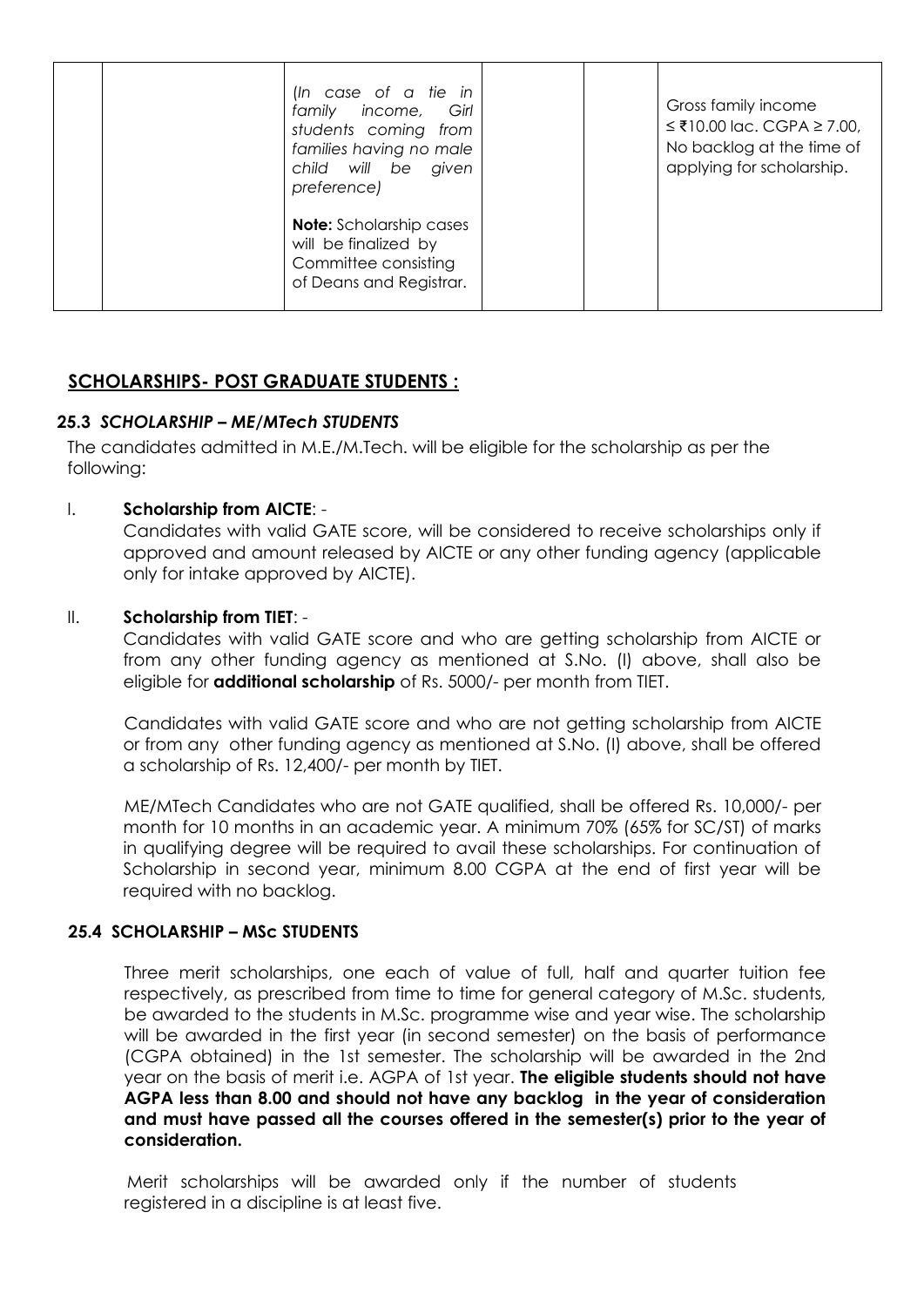# **25.5 SCHOLARSHIP – MCA STUDENTS**

The scholarship (10% of admitted strength) will be awarded in the first year to MCA students (in second semester) on the basis of performance (CGPA obtained) in the first semester. The scholarship will be awarded in the succeeding year on the basis of merit i.e. AGPA of the preceding year. The eligible students should not have an AGPA less than 8 and **should not have any backlog in the year of consideration and must have passed all the courses offered in the semester(s) prior to the year of consideration.**

The scholarship will be Rs. 40,000 p.a.

#### **25.6 ELIGIBILITY**

- I. Only those students will be eligible for the award of Institute merit scholarships who have cleared all the courses prescribed for the respective programme in the year of consideration.
- II. Merit Scholarships-I, Merit Scholarships-II, Merit Scholarships-IV(A), Merit Scholarships-IV(B) of B.E./B.Tech. shall be awarded to the students as per prescribed criteria in the above table.
- III. Merit Scholarships-III, Merit Scholarships-IV(C) covering 10% of the students' strength (other than over and above intake) of B.E./B.Tech. shall be awarded every year on the basis of AGPA earned in the preceding year and criteria mentioned in above table.
- IV. In case student is upgraded through December Test in 1st year, he/she will not be eligible for merit scholarship in 2<sup>nd</sup> year on the basis of his/her performance in 1st year.
- V. In case FN/NRI student or IEP student is selected for merit scholarship-III in second year or subsequent years, he/she will be given award amount as per the tuition fee charged from Indian students of the same batch.
- VI. The student who has been awarded merit scholarship by the Institute are entitled to receive stipend or any financial assistance from any other source. However, if the student is awarded any stipend or financial assistance from any other source, he shall immediately communicate the same to Dean of Academic Affairs (DoAA).
- VII. There will be no income limit of the guardians/parents of the students for the grant of merit scholarships.
- VIII. In case a student is eligible for more than one scholarship/free ship, he/she shall be awarded only one scholarship/free ship as per his/her preference.
- IX. Merit scholarships will be awarded only if the number of students registered in a discipline/program is at least five.

## **25.7 SELECTION**

- I. The award of merit scholarships for B.E./ B.Tech., LEET, MCA and M.Sc. programs shall be announced every year by the DoAA.
- II. If the student declines (or is not awarded merit scholarship for certain reasons) it shall be awarded to the next student in the approved list.
- III. The merit scholarships shall be tenable for one academic year.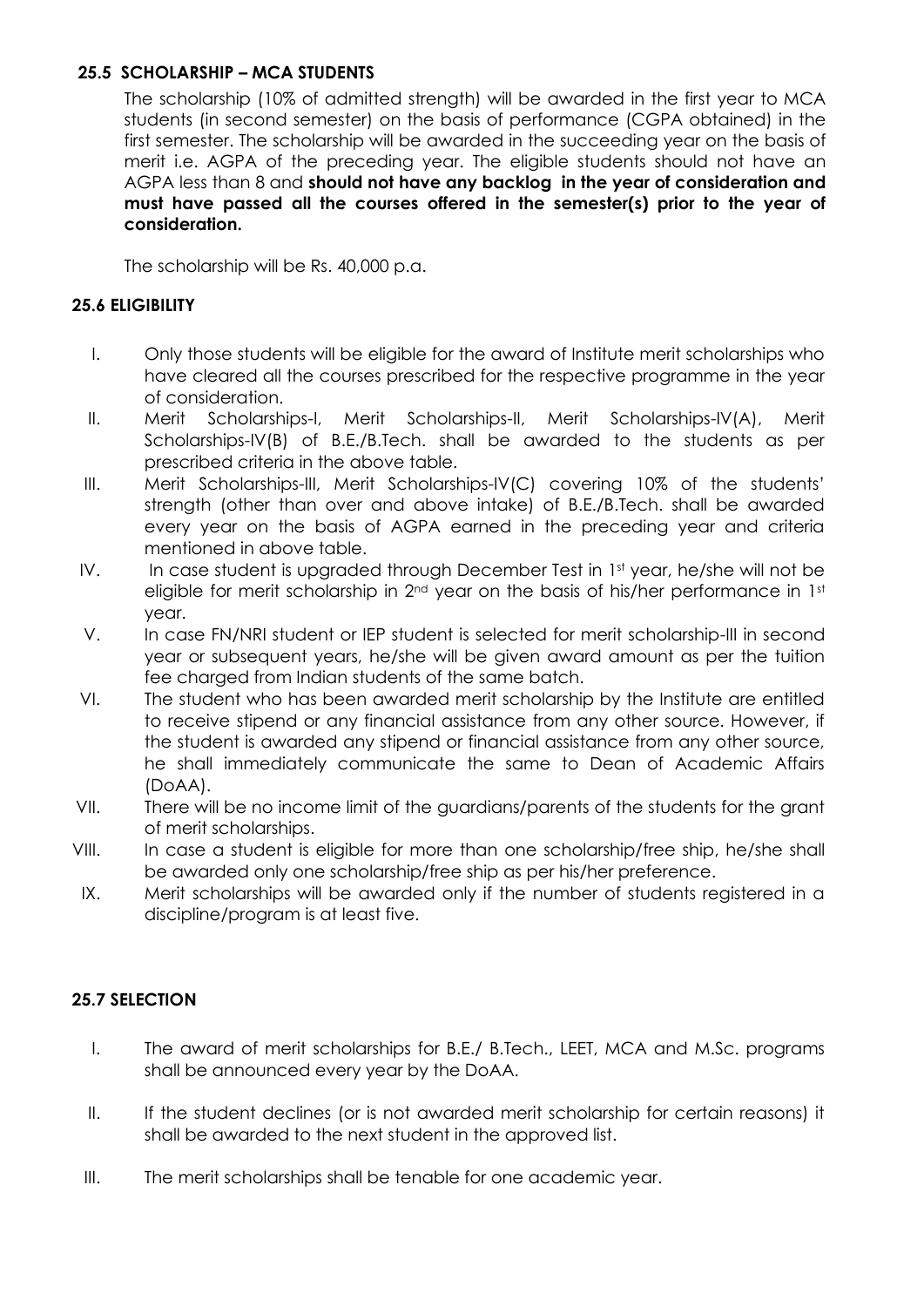#### **25.8 TIE BREAKER FOR CONTINUATION OF SCHOLARSHIP**

*In case of a tie at AGPA, it shall be broken by considering number of A<sup>+</sup>* **grades secured by the students during the period under consideration for calculation of AGPA. If number of A<sup>+</sup> grades secured by students are same then tie shall be broken by considering the students' performance on the basis of CGPA. If the CGPA is also same, the tie shall be broken using the percentage of marks obtained by the students in all the courses of last two semesters. If, however, the tie still exists then it will be broken by considering** *the merit of the entrance examination taken at entry level.*

#### **25.8 WITHDRAWAL**

If a recipient of merit scholarship is found guilty of gross misconduct his/her case after due warning shall be reported by the DoAA for withdrawal of merit scholarship and decision in this regard will be taken by the Deputy Director.

## **25.9 COLLABORATION WITH TATA MOTORS**

Thapar Institute of Engineering & Technology and Tata Motors Limited have signed a Memorandum of Understanding (MoU) for the purpose of undertaking collaborative activities. The objective of the MoU is to provide a formal basis for initiating interaction between Thapar and Tata Motors. The major areas of collaboration under this MOU are

- I. Year 1 onward engagement with engineering student, where a certain set of students will be mentored through their programme and may result in a PPO. These students will be known as "Tata Scholars" and will likely be given a stipend also from year one.
- II. 6 months' internship for B.E. students.
- III. Faculty and / or student's collaboration / projects for M.E. programme.
- IV. Partnering in the CSR initiatives by Tata Motors to promote education, research and / or societal well being
- V. Guest Lecture Series

The students of following programs, but not limited to, are likely to benefit from this collaboration. Mechanical Engineering, Mechanical Engineering (Production), Mechatronics

Engineering, Electrical Engineering and Electronics (Instrumentation & Control) Engineering.

## **25.10 ALUMNUS WARD SCHOLARSHIP**

Four scholarships @ ₹50,000/- per annum: One scholarship to one ward of alumnus in each year of B.E./B.Tech. on merit-cum-means basis. These scholarships are given by TIET Alumni Association.

## *In addition to above some other scholarships are given through TIET Alumnus mentioned in the scholarship table.*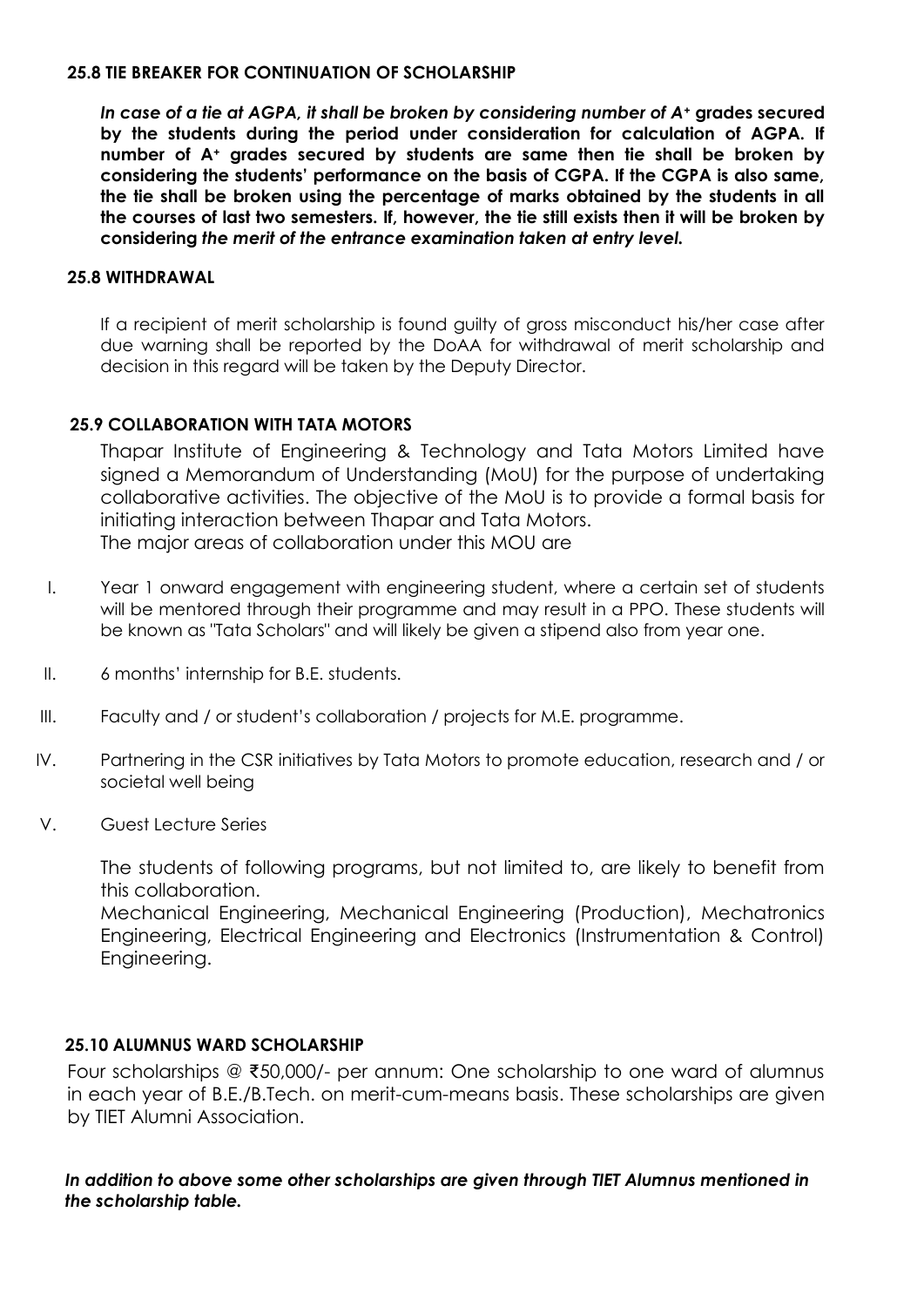# **25.11 OTHER SCHOLARSHIPS/STIPENDS**

The details of other scholarships and stipends offered to the students are given in the Table I.

| Sr.<br>No. | <b>Nature of Scholarship</b>                                                    | Value in ₹                                     | No. of<br>Scholarship(s)             | <b>Eligibility Conditions</b>                                                                                                                                                                                                                                                                                                                                                          |
|------------|---------------------------------------------------------------------------------|------------------------------------------------|--------------------------------------|----------------------------------------------------------------------------------------------------------------------------------------------------------------------------------------------------------------------------------------------------------------------------------------------------------------------------------------------------------------------------------------|
| 1.         | Merit-Cum-<br>Means<br>Scholarships<br>(PG)                                     | Tuition and<br>Development<br><b>FeeWaiver</b> | M.Sc.:01<br><b>MCA: 01</b><br>MA: 01 | Gross Family Income ≤ ₹ 10.00 lac.<br>ME / MTech: 05 EntranceTest Rank and Academic<br>Performance in next years.<br>For 2 <sup>nd</sup> year onwards Income criteria<br>with CGPA $\geq$ 7.00, No backlog at the<br>time of applying for scholarship.                                                                                                                                 |
| 2.         | Vimlasons Charitable<br>Foundation<br>Scholarships                              | ₹50,000/- per<br>annum                         | 01                                   | One scholarship to be paid to girl<br>student every year to 1s year of UG<br>programme on merit cum mean basis.<br>Other details will be displayed in the<br>Scholarship notice at TIET website.<br>Means: Gross Family Income $\leq$ ₹ 10.00<br>lac Merit: minimum 75% marks in the<br>10 <sup>th</sup><br>and 12 <sup>th</sup> board examination.                                    |
|            |                                                                                 |                                                |                                      | One scholarship to be paid every year                                                                                                                                                                                                                                                                                                                                                  |
|            | a) Smt. Sudarshan<br>Syanghal Sehgal                                            |                                                |                                      | on rotation basis from the followings:<br>In the year 2021-22 & 2022-23 :<br>a) B.E./B.Tech. student of 1st year on<br>merit<br>cum means basis.                                                                                                                                                                                                                                       |
|            | b) Prof. R.K.<br>Virmani<br>Scholarship                                         |                                                |                                      | Means: Gross Family Income ≤₹ 10.00<br>lac<br>In the year 2023-24 :<br>b)One BE Mechanical Engineering<br>student<br>of 3rd year or final year on the merit cum<br>mean basis.                                                                                                                                                                                                         |
| 3.         | c)Late HR<br><b>Bhatia</b><br>Scholarship<br>d) Late Swaraj<br>Bedi Scholarship | ₹50,000/- per<br>annum                         | 01                                   | Means: Gross Family Income ≤₹ 10.00<br>lac<br>and Merit ≥ 6.00 AGPA<br>In the year 2024-25 :<br>c) Male Engineering Student in 3rd year<br>or<br>4 <sup>th</sup> year;<br>Means: Gross Family Income ≤₹ 10.00<br>lac<br>and Merit $\geq 7.0$ CGPA<br><u>In the year 2025-26 :</u><br>d) Female student of 3rd /4th yr of<br>B.E./B.Tech.<br>Means: Gross Family Income ≤₹ 10.00<br>lac |
|            |                                                                                 |                                                |                                      | and Merit $\geq 7.0$ CGPA<br>Note: other details will be displayed<br>inthe scholarship notice at TIET website.                                                                                                                                                                                                                                                                        |

**Table – I Scholarships and Stipends**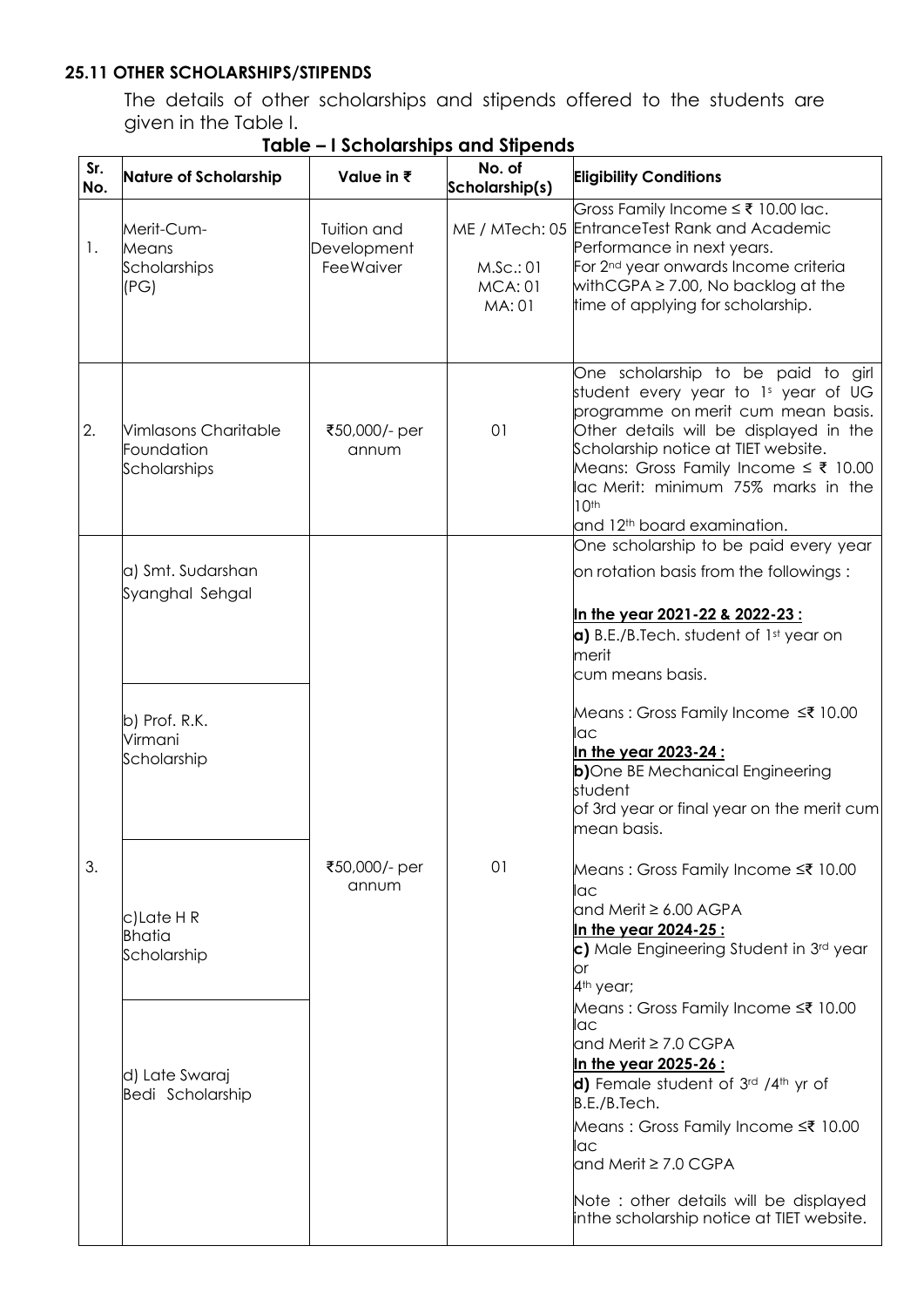| 4.  | Vimlasons Charitable<br>Foundation<br>Scholarships                                                                                                                                                                                                                                                                       | ₹8,000/- per<br>annum                                                                                                                                                     | 03     | One for Post Graduate and two for<br>LMTSOM students for merit cum<br>means basis subject to conditions.                                                                                                                                                                               |                                                                                                                                                                                                                                               |
|-----|--------------------------------------------------------------------------------------------------------------------------------------------------------------------------------------------------------------------------------------------------------------------------------------------------------------------------|---------------------------------------------------------------------------------------------------------------------------------------------------------------------------|--------|----------------------------------------------------------------------------------------------------------------------------------------------------------------------------------------------------------------------------------------------------------------------------------------|-----------------------------------------------------------------------------------------------------------------------------------------------------------------------------------------------------------------------------------------------|
| 5.  | A.C.Khanna-Balraj<br>Chexal<br>Scholarship                                                                                                                                                                                                                                                                               | ₹10,000/- per<br>annum                                                                                                                                                    | 01     | One BE Mechanical Engineering student<br>of second year on the basis of merit.                                                                                                                                                                                                         |                                                                                                                                                                                                                                               |
| 6.  | Shakuntla-Juneja<br>Memorial Scholarship                                                                                                                                                                                                                                                                                 | ₹10,000/- per<br>annum                                                                                                                                                    | 01     | One BE Civil Engineering student of<br>2 <sup>nd</sup> year on the basis of merit.                                                                                                                                                                                                     |                                                                                                                                                                                                                                               |
| 7.  | Late Dr. H.S.<br>Kasana<br>Scholarship                                                                                                                                                                                                                                                                                   | ₹10,000/- per<br>annum                                                                                                                                                    | 01     | 2nd<br>(Mathematics &<br>M.Sc.<br>year<br>Computing) student who secures<br>maximum CGPA in first year.                                                                                                                                                                                |                                                                                                                                                                                                                                               |
| 8.  | Dipesh Chawla<br>Memorial Scholarship                                                                                                                                                                                                                                                                                    | ₹32,000/- per<br>annum                                                                                                                                                    | 01     | The best student in the BE (Civil) final<br>yearon the basis of CGPA at the end<br>of 3rd year.                                                                                                                                                                                        |                                                                                                                                                                                                                                               |
| 9.  | Sardarni Mohinder<br>Kaur Sidhu Memorial<br>Scholarship                                                                                                                                                                                                                                                                  | ₹10,000/- per<br>annum                                                                                                                                                    | 01     | Topper of BE (Electrical Engg.) at the<br>of 3rd year.<br>end                                                                                                                                                                                                                          |                                                                                                                                                                                                                                               |
| 10. | Amir Chand and<br>Dewki Bai Batra<br>Scholarship                                                                                                                                                                                                                                                                         | ₹15,000/- per<br>annum                                                                                                                                                    | 01     | To a student who at the end of third<br>vearstands first in Mechanical<br>Engineering according to the CGPA                                                                                                                                                                            |                                                                                                                                                                                                                                               |
| 11. | Prem Sagar Gupta Merit   ₹5,000/- per<br>Scholarship                                                                                                                                                                                                                                                                     | annum                                                                                                                                                                     | 03     | One each to BE Civil Engineering student<br>of 2nd, 3rd and 4th year on merit basis.                                                                                                                                                                                                   |                                                                                                                                                                                                                                               |
| 12. | <b>Central Sector</b><br>Scholarship Scheme<br>of Top Class<br>E ducation for SC<br>students                                                                                                                                                                                                                             | Reimbursement                                                                                                                                                             | 08     | First 8 SC students on merit whose family<br>income does not exceed ₹8.00 lac per<br>annum. The details of the scheme are<br>available at http://socialjustice.nic.in<br>and NSP (National Scholarships) web<br>portal<br>(www.scholarships.gov.in)                                    |                                                                                                                                                                                                                                               |
| 13. | <b>Central Sector</b><br>Scholarship Scheme<br>of Top Class<br>Education for ST<br>students                                                                                                                                                                                                                              | of tuition fees<br>and non-<br>refundable fees<br>(max. ₹2.00 lacs)<br>+ maintenance<br>allowance,<br>books &<br>stationery<br>expenses, as per<br>guideline of<br>scheme |        | 05                                                                                                                                                                                                                                                                                     | First 5 ST students on merit whose family<br>income does not exceed ₹6.0 lac per<br>annum. The details of the scheme are<br>available<br>http://tribalaffairs.nic.in<br>at<br><b>NSP</b><br>and<br>web<br>portal<br>(www.scholarships.gov.in) |
| 14. | Central Sector Plan<br>Scheme of Sch. for<br><b>Top Class Education</b><br>for students with<br><b>Disabilities</b>                                                                                                                                                                                                      |                                                                                                                                                                           | $\ast$ | A person with disability having not less<br>than 40% disability, total family income<br>shall not exceed ₹6.00 lacs P.A. The<br>details of scheme is available at<br>department<br>website<br>(www.disabilityaffairs.gov.in) and NSP<br>web portal (www.scholarships.gov.in)           |                                                                                                                                                                                                                                               |
| 15. | Central Scheme of<br>Scholarship for<br>College and<br>University students                                                                                                                                                                                                                                               | ₹1,000/- P.M.<br>for 10 months<br>(for 1styear to<br>3rd year) and<br>₹2,000/- (4th<br>and 5 <sup>th</sup> year                                                           | ∗      | National<br>Merit<br>Scholarship<br><b>Under</b><br>Scheme, Eligibility: above 80% marks in<br>10+2 examination and family income<br>less than ₹6.00 lacs P.A. The details of<br>scheme<br>available<br>are<br>at<br>http://mhrd.gov.in and NSP web portal<br>www.scholarships.gov.in) |                                                                                                                                                                                                                                               |
|     | Eligible students for scholarships at Sr. No. 12 and 13, will have to firstly register at national<br>scholarships web portal and submit application form to DOSA office, then, first top 08 (Eight) SC<br>and 05 (Five) ST students will be asked to apply online on national scholarship<br>(www.scholarships.gov.in). |                                                                                                                                                                           |        |                                                                                                                                                                                                                                                                                        |                                                                                                                                                                                                                                               |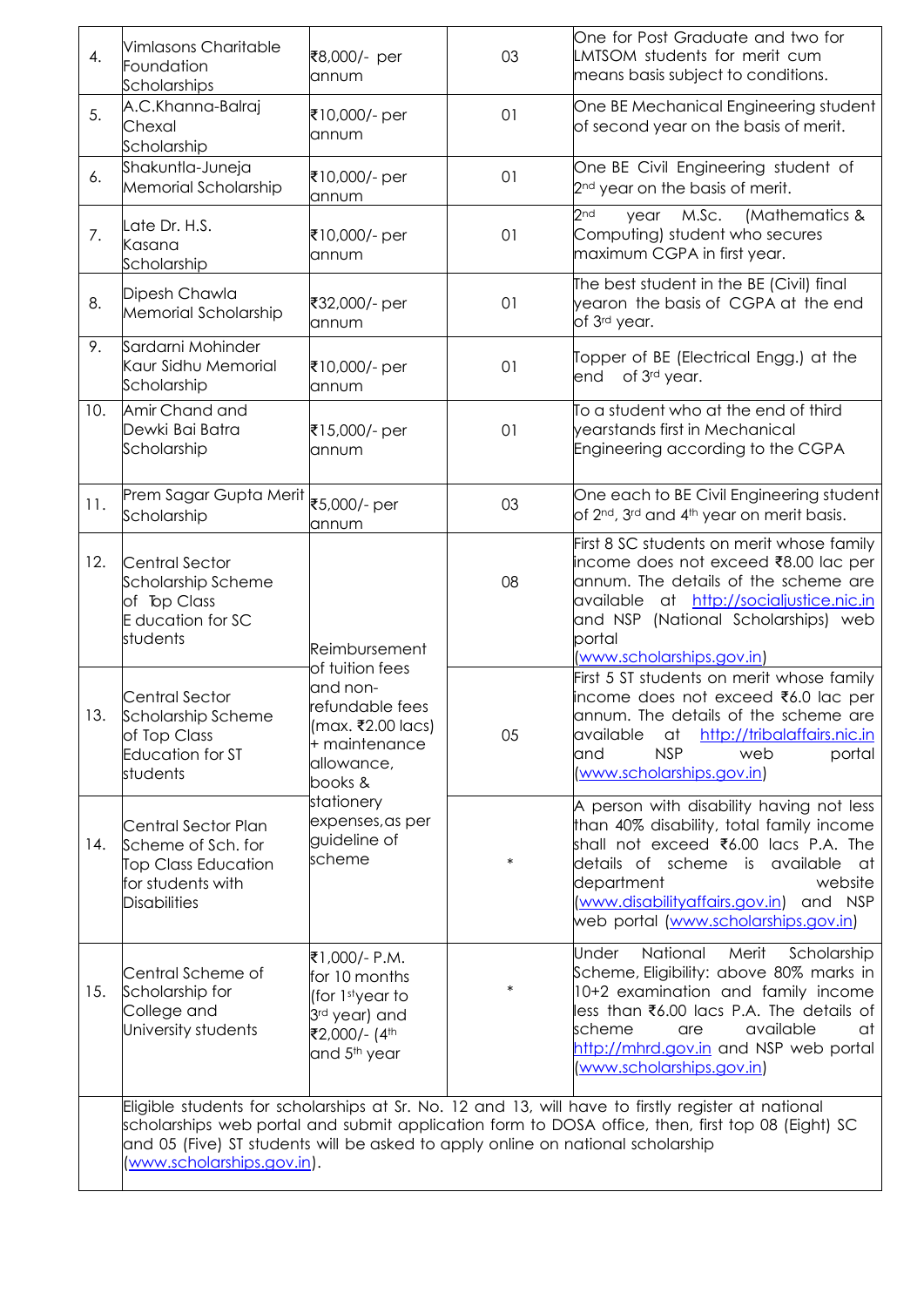|           | application to sanctioning authority.                                                          |                                                                                                                                                      |        | For scholarships at Sr. No. 14 and 15 are required to register and apply application on line on<br>national scholarships web portal (www.scholarships.gov.in) and a printout along with all the<br>relevant documents will be submitted to DOSA office for verification and to forward the       |
|-----------|------------------------------------------------------------------------------------------------|------------------------------------------------------------------------------------------------------------------------------------------------------|--------|--------------------------------------------------------------------------------------------------------------------------------------------------------------------------------------------------------------------------------------------------------------------------------------------------|
|           | a) Punjab Govt.<br>Post Matric<br>Scholarship for<br>SC students                               | Free ship equivalent<br>to the amount,<br>sanctioned by the<br>DTE, Pb, Government<br>of Punjab                                                      | $\ast$ | SC student of Punjab State and family<br>income should not exceed ₹2.50/- lac<br>per annum and as per guidelines by<br>the Punjab Government.                                                                                                                                                    |
| 16.       | b) Special<br>grant to SC<br>students                                                          | ₹125/- per month for<br>Day Scholars.<br>₹250/- per month for<br>Hostlers as per the<br>guidelines of Punjab<br>Govt.                                | $\ast$ | SC student of Punjab State and family<br>income should be less than ₹60,965/-<br>per annum, as per guidelines of Punjab<br>Government.                                                                                                                                                           |
|           | (c) Punjab<br>Govt. Post<br>Matric<br>Scholarship<br>(OBC)                                     | Free ship<br>equivalentto the<br>amount,<br>sanctioned by the<br>DTE, Pb,<br>Government of<br>Punjab                                                 | $\ast$ | Should be OBC student of Punjab State<br>and family income per annum should<br>not exceed the limit fixed by the<br>Punjab Government, i.e., ₹1.00 lac/- per<br>annum.                                                                                                                           |
|           |                                                                                                | authority. Eligibility criteria is available on www.dtepunjab.gov.in                                                                                 |        | For 16 (a) and 16 (c), eligible students are advised to register and submit application form online on<br>www.punjabscholarships.gov.in and submit a print out of application form and other relevant<br>documents to DOSA Office for verification and to forward the application to sanctioning |
| 17<br>(a) | Post Matric<br>Scholarship for<br>students<br>belonging to the<br>minority<br>communities.     | As per government<br>guidelines<br>mentioned at the<br>site of welfare of<br>minority Deptt. and<br>NSP web portal                                   | $\ast$ | Students who have secured not less<br>than50% marks in previous year final<br>exam.<br>Family income should not exceed ₹2<br>lacper annum.                                                                                                                                                       |
| 17<br>(b) | Merit cum means<br>Scholarship for<br>students<br>belonging to the<br>minority<br>communities. | http://www.scholarships.gov.in (national Scholarship portal)                                                                                         |        | For 17 (a) & 17 (b) as per Govt. guidelines available on website                                                                                                                                                                                                                                 |
| 18.       | <b>Post Matric</b><br>Scholarshipto SC<br>(outside Punjab)<br>students                         | Equivalent to tuition<br>fee per month as<br>perthe guidelines of<br>respective State<br>Government.                                                 | $\ast$ | Should be SC student.<br>Other guidelines as per the respective<br>State Governments.                                                                                                                                                                                                            |
| 19.       | Special Scholarship<br>Scheme for J & K<br>students<br>(PMSSS Scheme)                          | Reimbursement of<br>tuition fee, other<br>incidental charges,<br>hostel/mess charges<br>etc. as per<br>guidelines of MHRD<br>for J&K<br>scholarships | ∗      | Parent income should not exceed<br>₹6.00lac per annum.<br>Student should belong to J & K and<br>passed 12 or equivalent from state<br>Board of J & K. Other conditions as per<br>guidelines of MHRD                                                                                              |
| 20.       | National Scholarship                                                                           | ₹120/- Day Sch.<br>₹170/- Boarders                                                                                                                   | $\ast$ | As per the guidelines by Punjab<br>Government.                                                                                                                                                                                                                                                   |
| 21.       | National Talent<br>Search<br>Scheme Scholarship                                                | ₹500/- per month.                                                                                                                                    | $\ast$ | As per guidelines of NCERT, New Delhi.                                                                                                                                                                                                                                                           |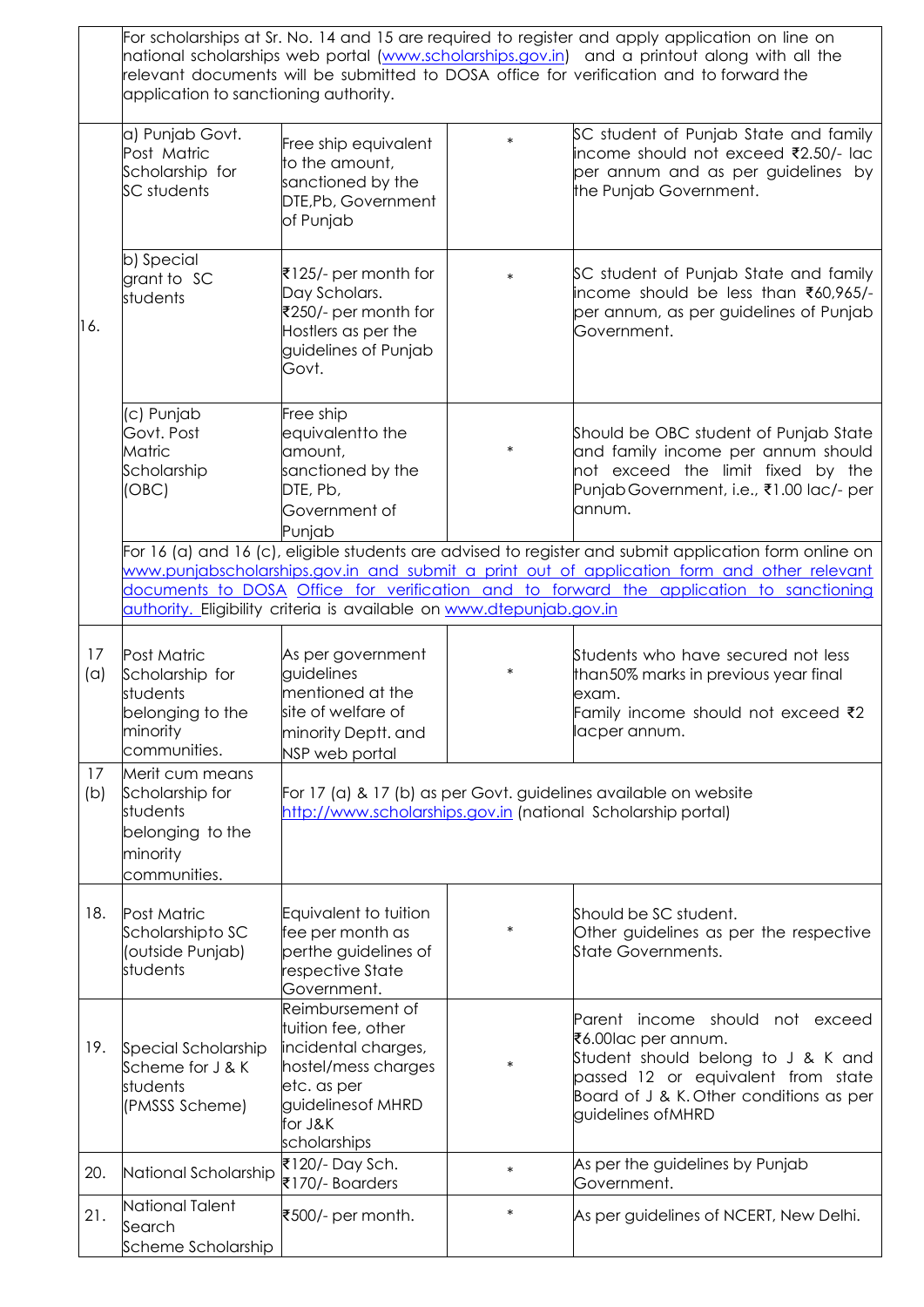| 22. | National Thermal<br>PowerCorporation<br>Scholarship         | ₹18,000/- per<br>annum.                          | $\ast$ | ITo be decided of the NTPC for<br>SC/ST/Physically Handicapped<br>Student.                                                                                                                    |
|-----|-------------------------------------------------------------|--------------------------------------------------|--------|-----------------------------------------------------------------------------------------------------------------------------------------------------------------------------------------------|
| 23. | Indian Oil<br>Scholarship                                   | As per guidelines of<br>Indian Oil Corp.<br>Ltd. | $\ast$ | Should be SC/ST student and to be<br>decided by the Indian Oil Corp. Ltd.,<br>New<br>Delhi.                                                                                                   |
| 24. | Himachal Pradesh<br>Govt.Stipend                            | As per guidelines of<br>HP Govt.                 | $\ast$ | On the basis of poverty-cum-brilliance<br>of Himachal State Students as per<br>quidelines of the State Government.                                                                            |
| 25. | Guru<br>Harkrishan<br>Educational<br>Society<br>Scholarship | ₹500/- per month.                                |        | Students who have secured not less<br>than 60%<br>marks in the previous<br>qualifying examination. Family income<br>should not exceed 25,000/- per month<br>and to be decided by the Society. |

### **Scholarships instituted by Thapar Alumnus**

| 26. | Thapar Institute of<br>Engineering &<br>Technology 'Class<br>of 1965' scholarship | Equivalent to the<br>interest generated<br>on amount<br>donatedby 1965<br>batch | 01 | One scholarship, value of Rs. 50,000<br>(approx.) per annum will be awarded<br>to BE 3 <sup>rd</sup> year student on the basis of<br>AGPA (minimum 8.00) earned during<br>the 2 <sup>nd</sup> year of study and the merit of<br>the project proposal submitted by the<br>students<br>of Civil / Mechanical /<br>Electrical Engineering. Other details will<br>be displayed in the notice at TIET<br>website.                            |
|-----|-----------------------------------------------------------------------------------|---------------------------------------------------------------------------------|----|-----------------------------------------------------------------------------------------------------------------------------------------------------------------------------------------------------------------------------------------------------------------------------------------------------------------------------------------------------------------------------------------------------------------------------------------|
| 27. | Thapar Institute of<br>Engineering &<br>Technology 'Class<br>of 1987' scholarship | Equivalent to the<br>interest generated<br>on amount<br>donatedby 1987<br>batch | 02 | Two scholarship of value Rs 50,000 per<br>annum (Maximum) will be awarded to<br>BE final year students. The Scholarship<br>shall be awarded to student who has<br>minimum CGPA of 7.50 at the end of<br>3 <sup>rd</sup> year and has done exceptionally<br>or extra-curricular<br>well<br>in<br>Sports<br>activities. Other detailswill be displayed<br>in the notice at TIET website.                                                  |
| 28. | Thapar Institute of<br>Engineering &<br>Technology 'Class<br>of 1988' scholarship | ₹60000/- P.A.                                                                   | 01 | Scholarship will be awarded to BE 3rd<br>$\circ$ f<br>either<br>Civil<br>student<br>vear<br><b>or</b><br>Mechanical or Electrical Engineering on<br>the basis of AGPA (minimum 8.00)<br>earned during the 2 <sup>nd</sup> year of study and<br>means (students having family income<br><b>Gross Family Income</b><br>$\leq$ ₹ 10.00 lac are eligible to apply).<br>Other details will be displayed in the<br>notice at<br>TIET website. |
| 29. | Thapar Institute of<br>Engineering &<br>Technology 'Class<br>of 1989' scholarship | ₹1,00,000/- P.A.                                                                | 01 | Scholarship<br>will<br>be<br>awarded<br>B.E./B.Tech. 2 <sup>nd</sup> year of any stream and<br>should have had no E or F or X grade<br>up to the first semester of second year.<br>CGPA not less than 6.00 in first year and<br>having Gross Family Income ≤₹ 10.00<br>lac. Other details<br>will be displayed in the scholarship<br>notice at TIET website.                                                                            |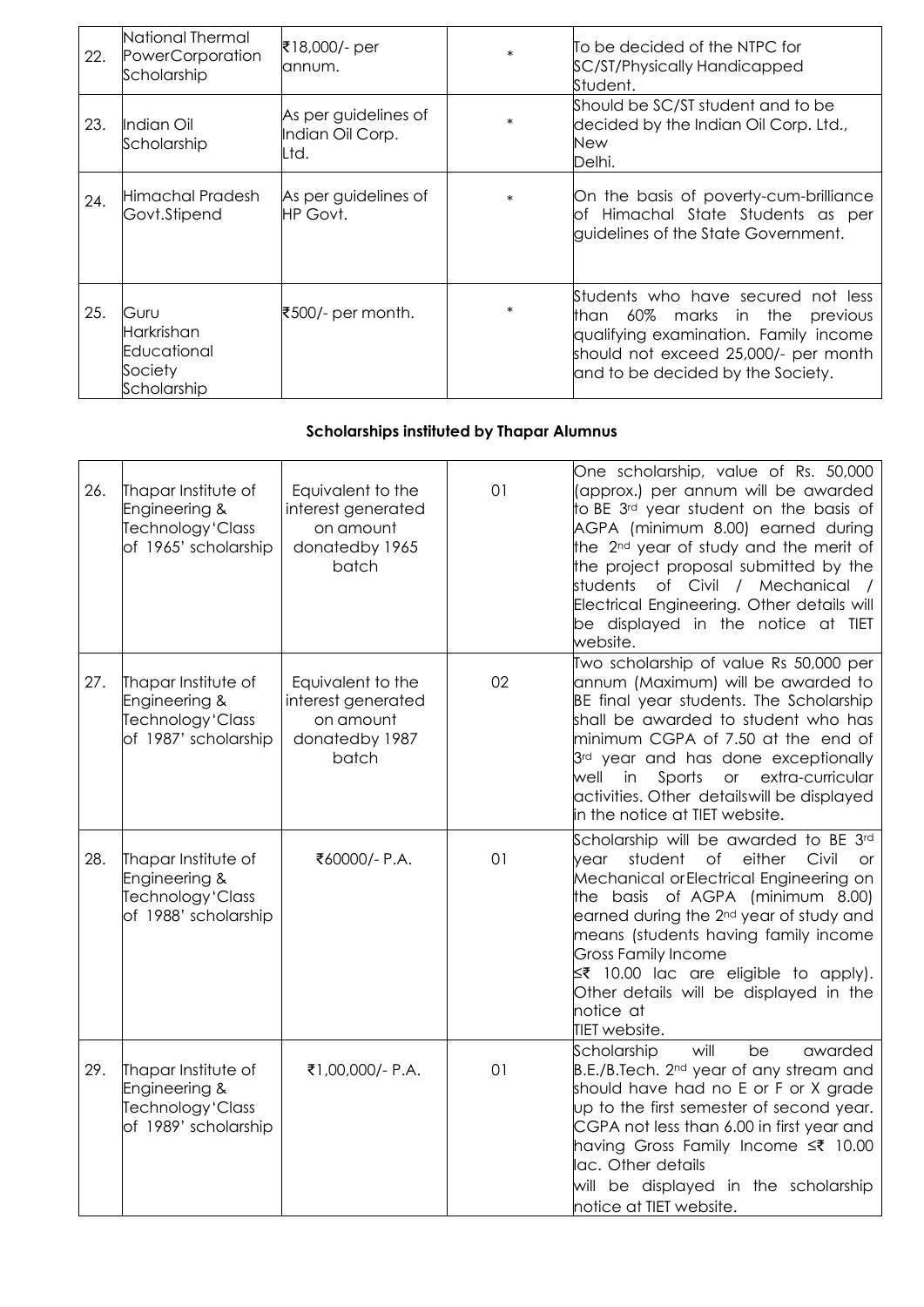| 30. | Vinod Luthra,<br>Sudershan<br>Bhateja, Vijay<br>Goel and Shyam<br>al Taneja<br>Scholarship 3rd<br>Year Mechanical                                   | Equivalent to the<br>interest generated<br>on amount donated<br>to the account by<br>Mr. Luthra subject to<br>a maximum of<br>₹50,000/- p.a.                  | 01 | Scholarship will be awarded to BE 3rd<br>of<br>Mechanical<br>student<br>vear<br>Engineering on the basis of CGPA<br>(minimum 7.00) earned during the 2nd<br>year of study and means (students<br>having Gross Family Income ≤₹<br>10.00 lac are eligible to apply). Other<br>details will<br>be displayed<br>in<br>the<br>scholarship notice at TIET website.                                                                                                                            |  |
|-----|-----------------------------------------------------------------------------------------------------------------------------------------------------|---------------------------------------------------------------------------------------------------------------------------------------------------------------|----|------------------------------------------------------------------------------------------------------------------------------------------------------------------------------------------------------------------------------------------------------------------------------------------------------------------------------------------------------------------------------------------------------------------------------------------------------------------------------------------|--|
| 31. | Vinod & Vinay<br>Luthra Family<br>Scholarship 4th<br>Year Mechanical                                                                                | Equivalent to the<br>interest generated<br>on amount donated<br>to the account by<br>Mr. Luthra subject to<br>a maximum of<br>₹50,000/- p.a.                  | 01 | Scholarship will be awarded to BE 4th<br>student<br>of<br>Mechanical<br>vear<br>Engineering on the basis of CGPA<br>(minimum 7.00) earned during the 3rd<br>year of study and means (students<br>having Gross Family Income ≤₹<br>10.00 lac are eligible to apply). Other<br>details will<br>be displayed<br>in<br>the<br>scholarship notice at TIET website.                                                                                                                            |  |
| 32. | Vinod & Vinay<br>Luthra Family<br>Scholarship 3rd<br><b>Year Civil</b>                                                                              | Equivalent to the<br>interest generated<br>on amount donated<br>to the account by<br>Mr. Luthra subject to<br>a maximum of<br>₹50,000/- p.a.                  | 01 | Scholarship will be awarded to BE 3rd<br>year student of Civil Engineering on the<br>basis of CGPA (minimum 7.00) earned<br>during the 2 <sup>nd</sup> year of study and means<br>(students having Gross Family Income<br>$\leq$ ₹ 10.00 lac are eligible to apply).Other<br>details<br>will<br>be displayed<br>the<br>in<br>scholarship notice at TIET website.                                                                                                                         |  |
| 33. | Vinod & Vinay<br>Luthra Family<br>Scholarship 4th<br><b>Year Civil</b>                                                                              | Equivalent to the<br>interest generated<br>on amount donated<br>to the account by<br>Mr. Luthra subject to<br>a maximum of<br>₹50,000/- p.a.                  | 01 | Scholarship will be awarded to BE 4th<br>year student of Civil Engineering on the<br>basis of CGPA (minimum 7.00) earned<br>during the 3rd year of study and means<br>(students having Gross Family Income<br>≤₹ 10.00 lac are eligible to apply).Other<br>details<br>will<br>be displayed<br>in<br>the<br>scholarship notice at TIET website.                                                                                                                                           |  |
| 34. | Thapar Institute of<br>Engineering &<br>Technology 'Class<br>of 1962<br>Scholarships"                                                               | Equivalent to the<br>interest generated<br>on amount<br>donatedto the<br>account by the<br>class of 1962<br>subject to a<br>maximum of<br>₹50,000/- each p.a. | 04 | $3$ Scholarship will be awarded to BE 2nd<br>year students (one each from Civil,<br>Mechanical<br>Electrical<br>and<br>Engineering) and one Scholarship to BE<br>3rd year student of Electrical Engineering<br>on the basis of CGPA (minimum 7.00)<br>earned during the previous year of<br>study and means (students having<br>Gross Family Income ≤₹<br>10.00 lac are eligible to apply). Other<br>details<br>will<br>be displayed<br>the<br>in<br>scholarship notice at TIET website. |  |
|     | Note: At least One scholarship of 3rd year students out of scholarships at Sr. No. 30, 32 and 34 will be<br>awarded to afemale engineering student. |                                                                                                                                                               |    |                                                                                                                                                                                                                                                                                                                                                                                                                                                                                          |  |